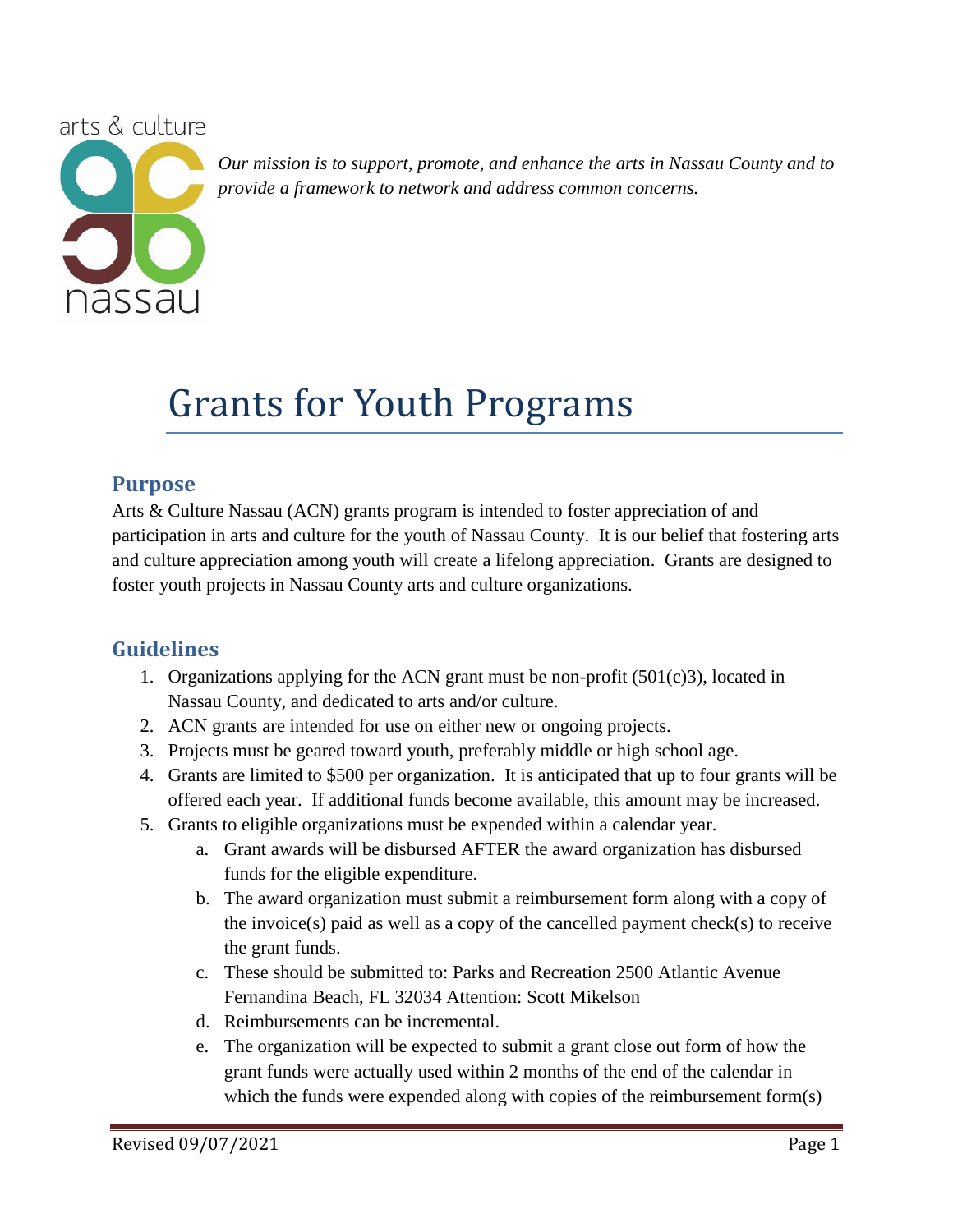used to secure reimbursement. This should be sent to: Parks and Recreation 2500 Atlantic Avenue Fernandina Beach, FL 32034 Attention: Scott Mikelson

f. In the past, grant recipient organizations were expected to participate in an annual ACN Community Forum with a short presentation pertaining to the use of the grant funds. However due to the pandemic the Community Forum event has been suspended. However, there may be opportunities for your organization to interact with the public on the benefit of the grant. If these opportunities arise, we will contact you.

## **Submission instructions:**

- The following application should be submitted in writing to Fernandina Beach Parks and Recreation Department 2500 Atlantic Avenue Fernandina Beach, FL 32034 Attention: Scott Mikelson
- Applications will be accepted from December 1 through January 15. No applications will be accepted after the announced deadline.
- Applications will be judged, and grants awarded by a panel of 3 persons selected by the County and not affiliated with any of the Arts Council organizations and not a part of any county arts and culture organization. Awards will be announced by March 15.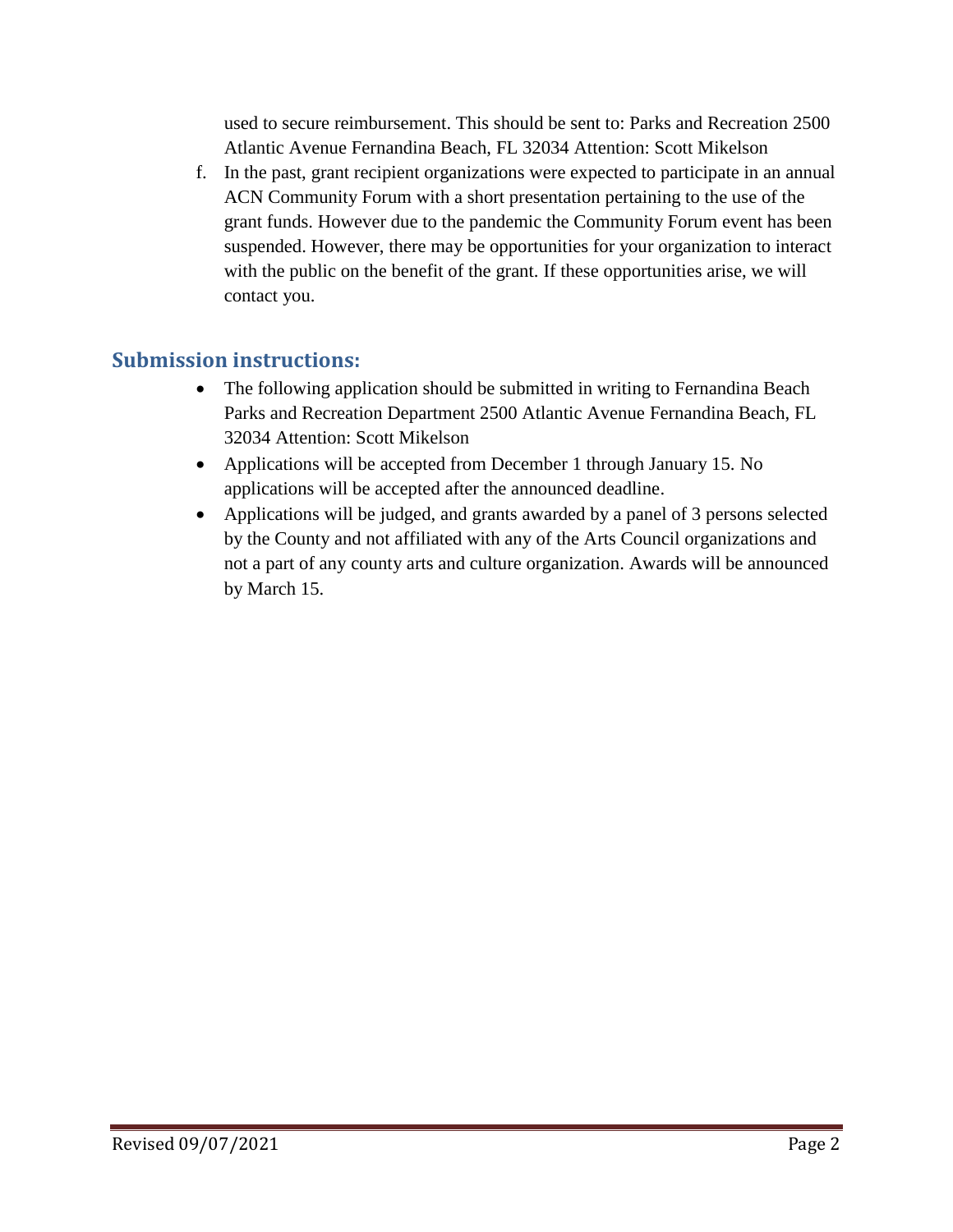

# arts & culture Application for Grant for Youth Programs

| The calendar year in which the funds will be expended: __________________________ |  |  |
|-----------------------------------------------------------------------------------|--|--|
| Is Organization located within Nassau County? Yes _______________________________ |  |  |
| Is Organization recognized as a 501 (c) 3 by the Internal Revenue Service?        |  |  |
|                                                                                   |  |  |
|                                                                                   |  |  |

**Organization's Mission Statement:**

**Amount of Grant request (\$500 maximum) \$\_\_\_\_\_\_\_\_\_\_\_\_\_\_\_\_\_\_\_\_\_\_\_\_\_\_\_\_\_**

**To what project/program for youth will the grant funds be applied?**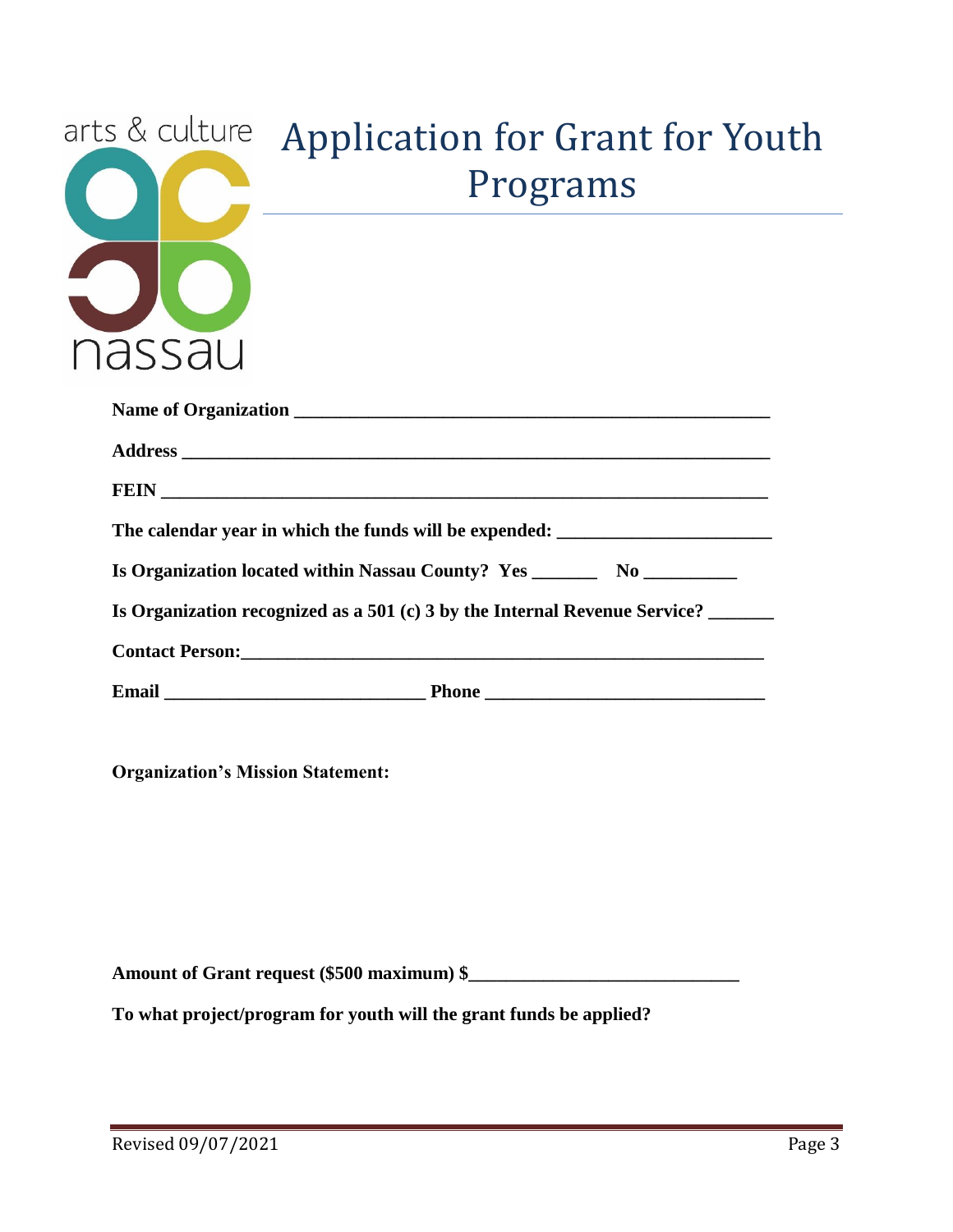**What is the goal of this project/program?**

**How does this project/program encourage youthful participation in arts and culture?**

**How does this project/program relate to the organization's mission?**

| Is this an ongoing project? Yes | No |
|---------------------------------|----|
|                                 |    |

**When did the project/program begin?** \_\_\_\_\_\_\_\_\_\_\_\_\_\_\_\_\_\_\_\_\_\_\_\_\_\_\_\_\_\_

**How has it been received by the community?**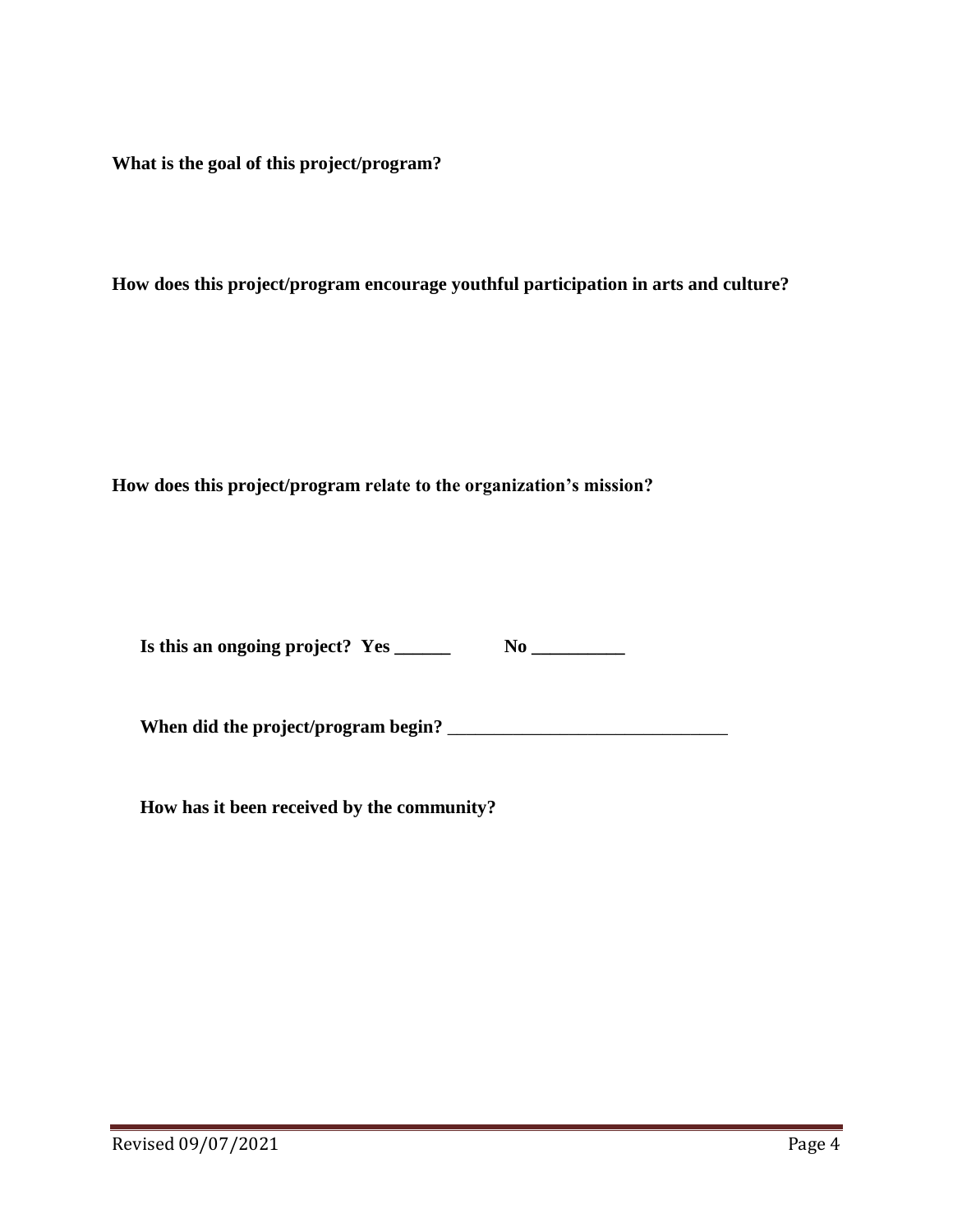### **Please describe the number of participants for this project, this year according to the following tables:**

### **Participant ages**

| Pre-school            |  |
|-----------------------|--|
| <b>Primary Grades</b> |  |
| Middle School         |  |
| <b>High School</b>    |  |
| Total (A)             |  |

### **Participant's residency**

| Amelia Island (non |  |
|--------------------|--|
| Fernandina Beach)  |  |
|                    |  |
| <b>Bryceville</b>  |  |
|                    |  |
| Callahan           |  |
|                    |  |
| Fernandina Beach   |  |
|                    |  |
| Hilliard           |  |
|                    |  |
| Rural              |  |
|                    |  |
| Yulee              |  |
|                    |  |
| Total – must agree |  |
| with total A above |  |

### **Underserved youth to benefit from the grant funds**

| <b>Youth with Disabilities</b>         |
|----------------------------------------|
| <b>Institutionalized Youth</b>         |
| Youth below the Poverty Line           |
| Youth with Limited English Proficiency |
| Youth at Risk                          |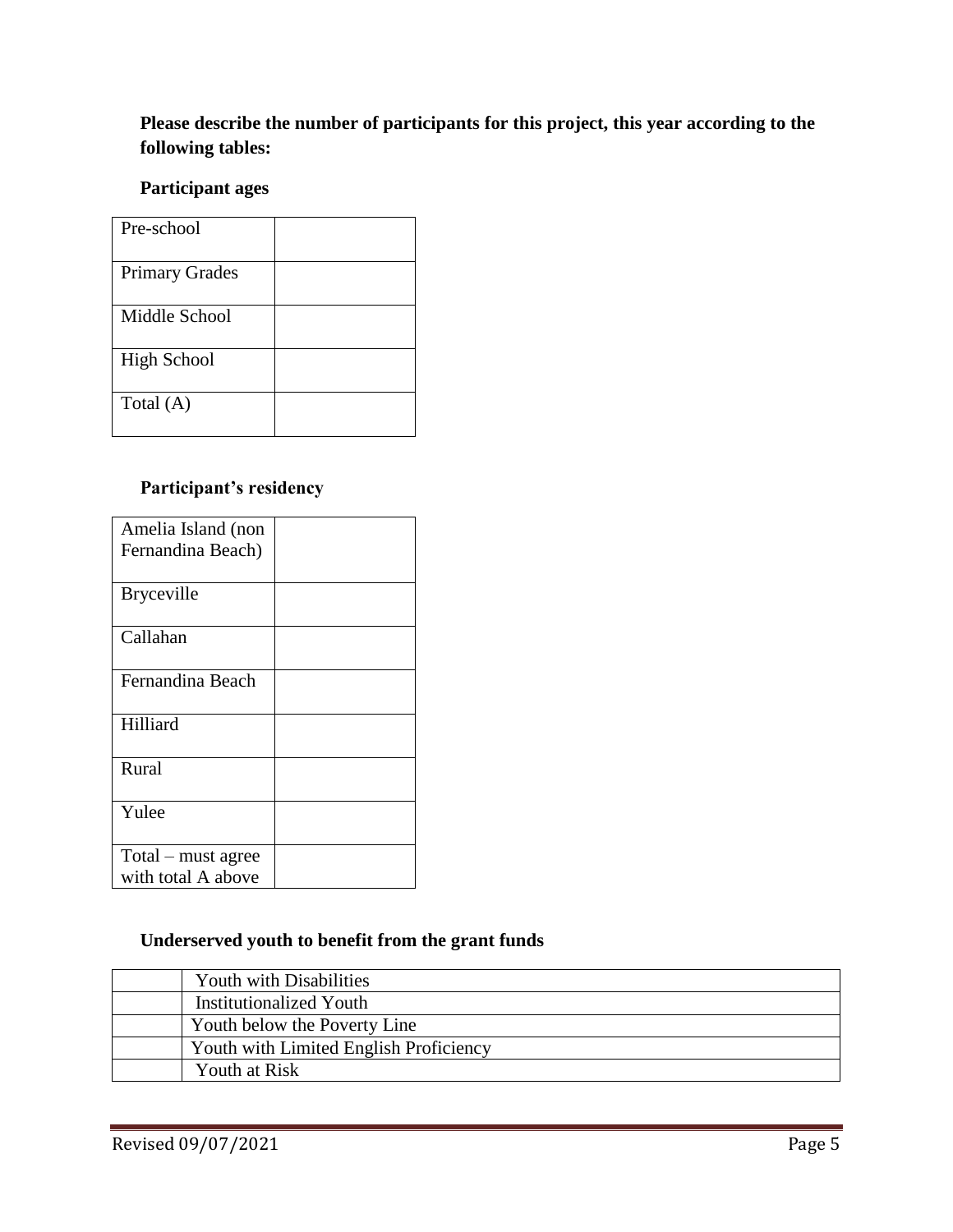**How has the project been funded previously?**

**What is the existing budget?**

**\_\_\_\_\_\_\_\_\_\_\_\_\_\_\_\_**

**How will the grant fund impact the existing budget?**

**How do you expect the project to impact or benefit your community?**

**The Board of Directors approved submittal of this grant application at their meeting on** 

**The organization will be expected to submit a statement of how the grant funds were actually used by March 1 of the year following the calendar in which the funds were expended. Please indicate your acceptance of this condition by your initials \_\_\_\_\_\_\_**

**Please attach any additional information you consider pertinent such as brochures, etc. and forward to:** Parks and Recreation 2500 Atlantic Avenue Fernandina Beach, FL 32034 Attention: Scott Mikelson